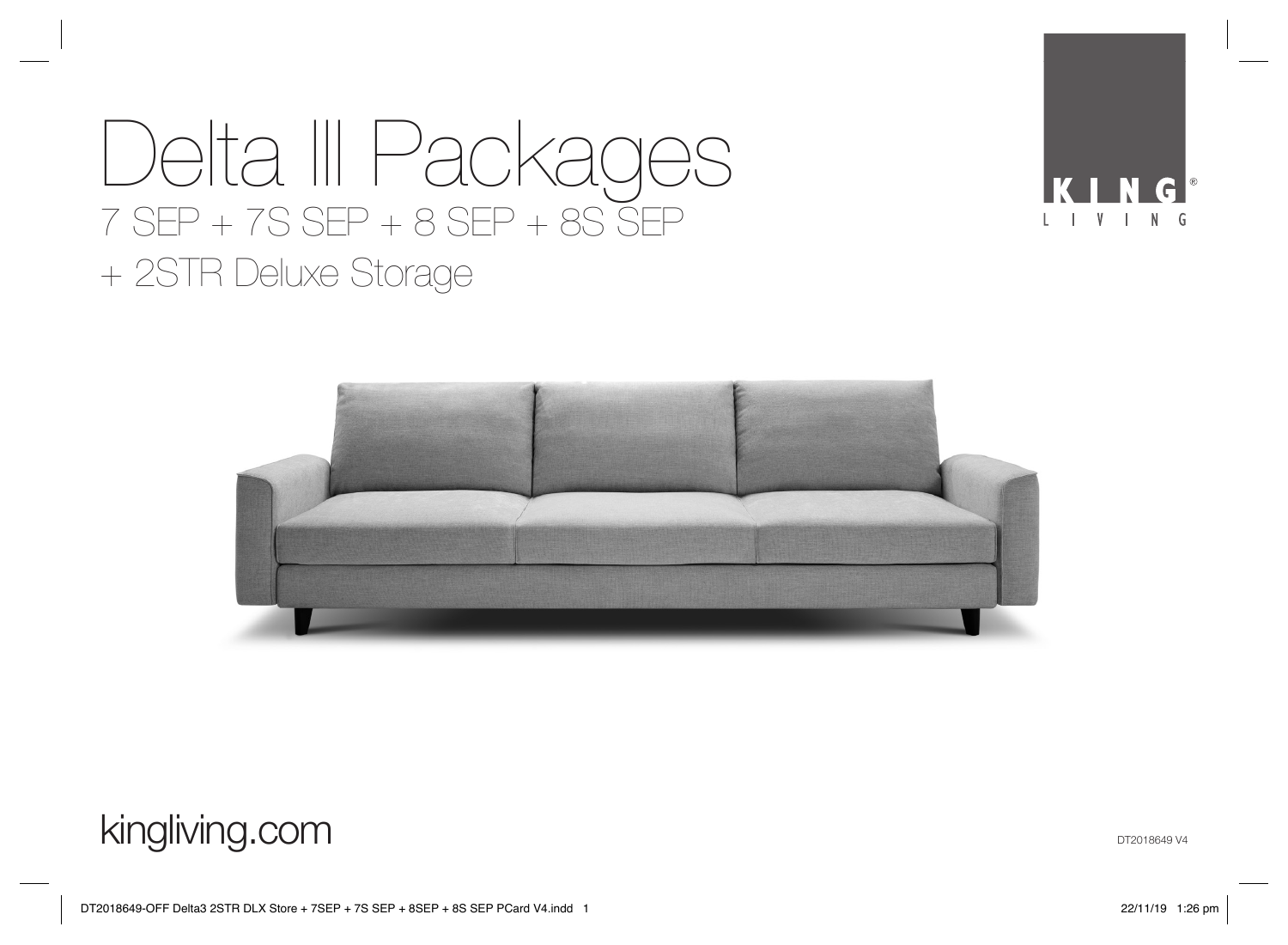Delta III Packages 7 SEP + 8 SEP

#### Package 7 SEP AE:

Components: 1x 3STR Base SEP, 1x 2STR Base SEP, 5x Back AE, 4x Box Arm Configurations:



#### Package 7 SEP SMART AE:

Components: 1x 3STR Base SEP, 1x 2STR Base SEP, 5x Back AE, 4x Box Arm SMART Configurations:



2770 (109")

Effective December 2019. Use Magic Joiner M105. Seat Position: STD 920 (36.25") / Deep 1010 (39.75"). As King Living has a policy of continuous improvement, changes to products and specifications may be made without prior notice. Images and drawings are representative of design only. Accessories not included.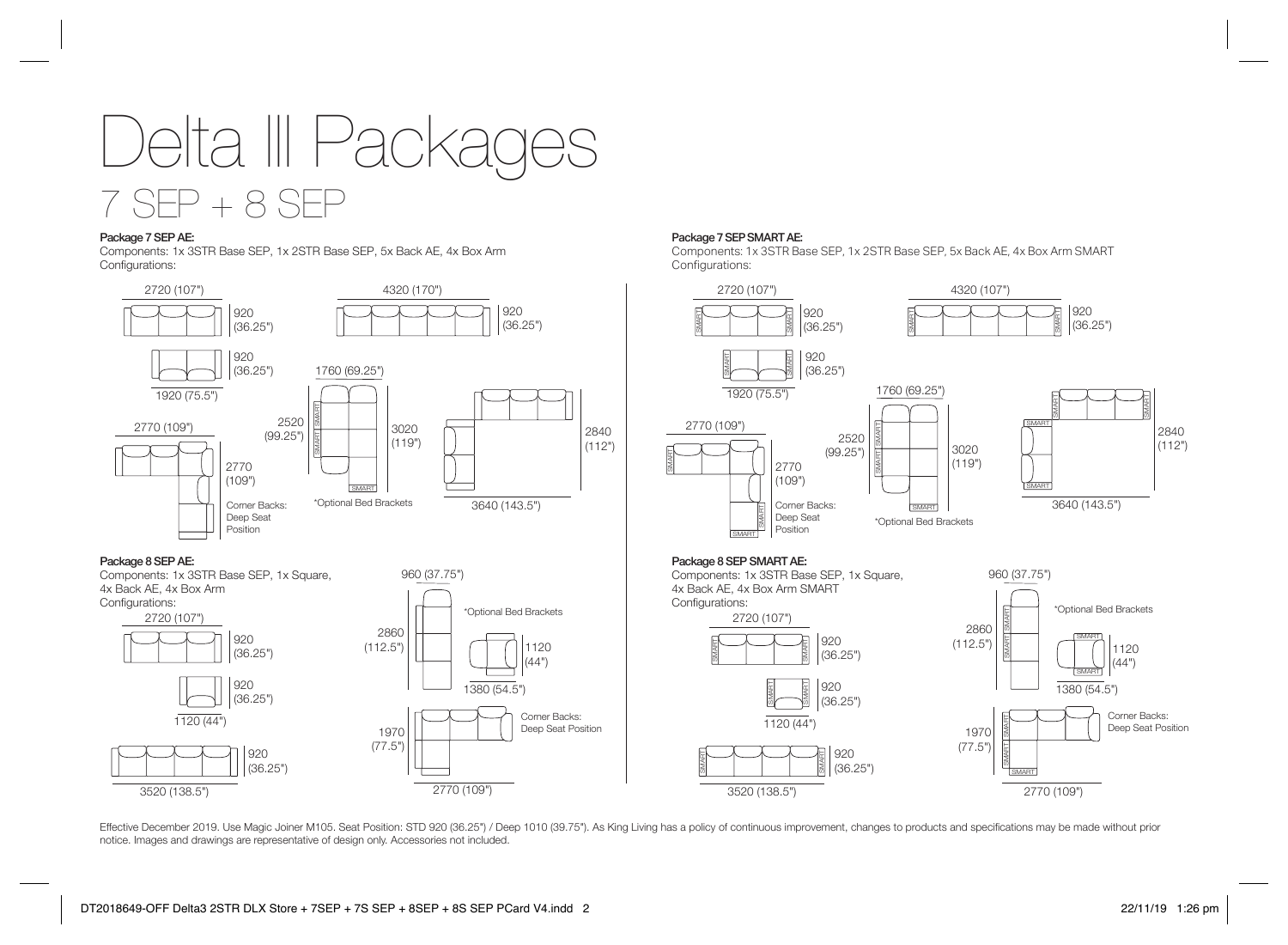

### Package 7S Storage SEP AE:

Components: 1x 3STR Base SEP Storage, 1x 2STR Base SEP 1600 Storage, 5x Back AE, 4x Box Arm Configurations:

> 920 (36.25")



1970 (77.5")

2770 (109")

3520 (138.5") 3520 (138.5")

#### Package 7S Storage SEP SMART AE:

Components: 1x 3STR Base SEP Storage, 1x 2STR Base SEP 1600 Storage, 5x Back AE, 4x Box Arm SMART Configurations:



Effective December 2019. Use Magic Joiner M105. Seat Position: STD 920 (36.25") / Deep 1010 (39.75"). As King Living has a policy of continuous improvement, changes to products and specifications may be made without prior notice. Images and drawings are representative of design only. Accessories not included.